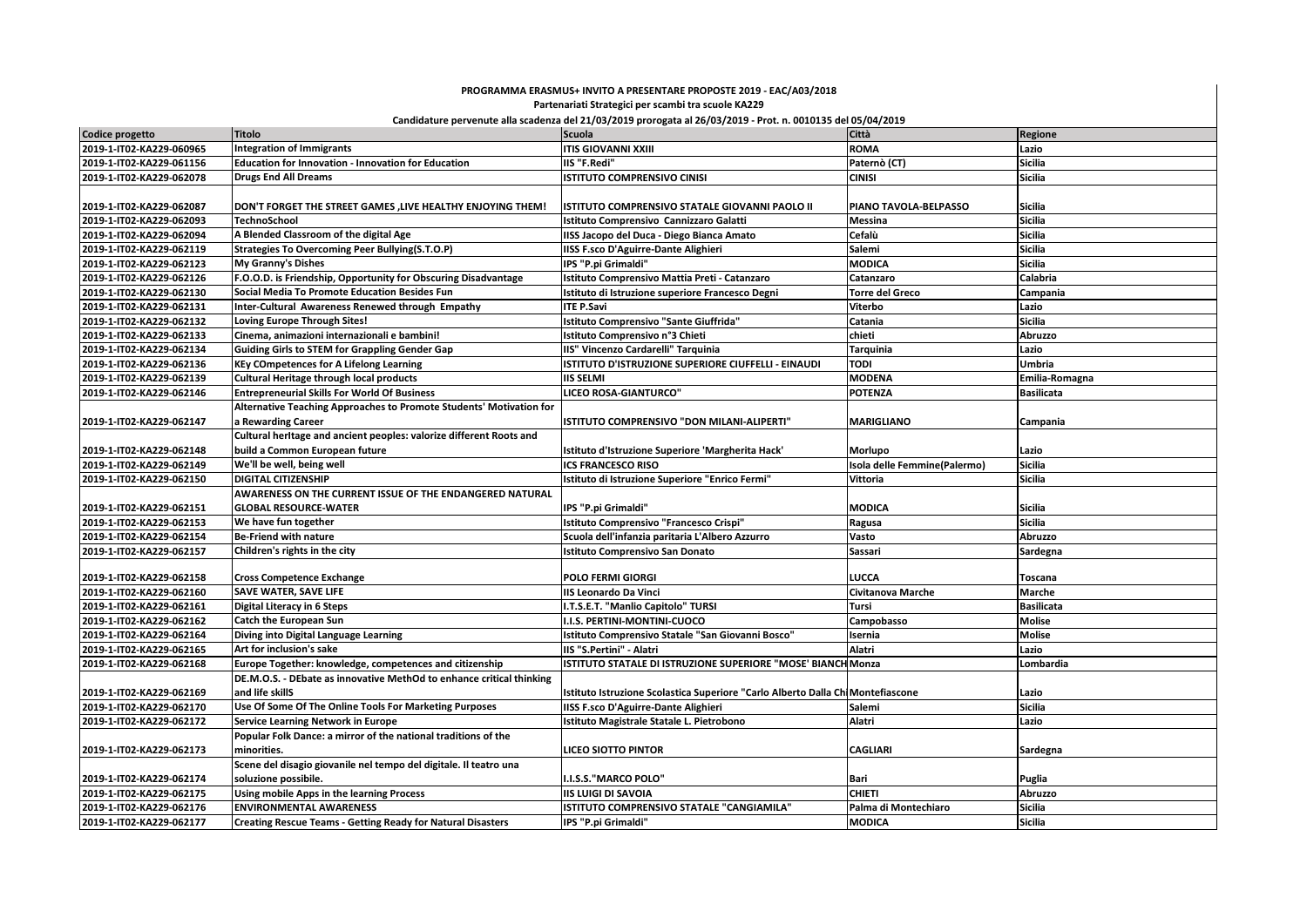| 2019-1-IT02-KA229-062178 | THINKING INDEPENDENTLY                                                | Istituto di Istruzione Superiore "Umberto Pomilio"                           | Chieti                    | Abruzzo                      |
|--------------------------|-----------------------------------------------------------------------|------------------------------------------------------------------------------|---------------------------|------------------------------|
|                          |                                                                       |                                                                              |                           |                              |
|                          | Light My Engine! - Motivating students towards theoretical subjects   |                                                                              |                           |                              |
| 2019-1-IT02-KA229-062179 | and study in general as a way to contrast early school leaving (ESL). | ISTITUTO ISTRUZIONE SUPERIORE B.PADOVANO                                     | <b>SENIGALLIA</b>         | Marche                       |
| 2019-1-IT02-KA229-062181 | <b>EURopean hEroes of Kwowledge: Argonauts</b>                        | I.I.S.S."ORIANI-TANDOI"                                                      | <b>CORATO</b>             | Puglia                       |
| 2019-1-IT02-KA229-062182 | <b>Key to Europe</b>                                                  | <b>Istituto Tecnico Aeronautico "Arturo Ferrarin"</b>                        | Catania                   | Sicilia                      |
| 2019-1-IT02-KA229-062187 | <b>Complete My Idea</b>                                               | Istituti Paritari Plateja Maritain ASSOCIAZIONE CULTURALE SCI Taranto        |                           | Puglia                       |
| 2019-1-IT02-KA229-062188 | LOCAL SOLUTIONS FOR GLOBAL CHALLENGES                                 | Istituto Superiore Statale "Mario Rutelli'                                   | Palermo                   | <b>Sicilia</b>               |
|                          | A European green goal: clean energy and environmental sustainability  |                                                                              |                           |                              |
| 2019-1-IT02-KA229-062189 | against climate change                                                | LICEO SCIENTIFICO AMALDI                                                     | <b>BITETTO</b>            | Puglia                       |
| 2019-1-IT02-KA229-062193 | <b>WHERE IS BEAUTY</b>                                                | Istituto Comprensivo di Bobbio Capoluogo                                     | <b>BOBBIO</b>             | Emilia-Romagna               |
| 2019-1-IT02-KA229-062195 | Diverse Teaching Methods Based On Students' Learning Styles           | <b>IISS F.sco D'Aguirre-Dante Alighieri</b>                                  | Salemi                    | Sicilia                      |
| 2019-1-IT02-KA229-062197 | <b>Babel Tour</b>                                                     | Liceo Classico Linguistico Muratori San Carlo                                | Modena                    | Emilia-Romagna               |
| 2019-1-IT02-KA229-062198 | UNDERSTANDING "BLUE GROWTH" STRATEGY                                  | ISISS ITN-ITG-IPS-ITC                                                        | Riposto                   | <b>Sicilia</b>               |
| 2019-1-IT02-KA229-062200 | <b>MAGICAL POWER OF STORIES</b>                                       | ISTITUTO COMPRENSIVO STATALE "GESUALDO BUFALINO"                             | <b>COMISO</b>             | <b>Sicilia</b>               |
| 2019-1-IT02-KA229-062201 | <b>Needed Skills For The Job Market</b>                               | <b>IIS ODIERNA</b>                                                           | PALMA DI MONTECHIARO      | <b>Sicilia</b>               |
|                          | BEAUTIFUL AS DIFFERENT: different points of view to let cultural      |                                                                              |                           |                              |
| 2019-1-IT02-KA229-062202 | diversity emerge as a source of beauty                                | LICEO SCIENTIFICO G. DA PROCIDA                                              | <b>SALERNO</b>            | Campania                     |
|                          |                                                                       |                                                                              |                           |                              |
| 2019-1-IT02-KA229-062203 | BE MY GUIDE! I WANT TO KNOW ABOUT EUROPEAN COUNTRIES                  | Istituto Comprensivo Statale "Vico Equense 2 Filippo Caulino"   Vico Equense |                           | Campania                     |
| 2019-1-IT02-KA229-062204 | <b>STEM - Strategy Teaching Energy Motivation for Future</b>          | Istituto di Istruzione "La Rosa Bianca - Weisse Rose"                        | Cavalese                  | Provincia Autonoma di Trento |
| 2019-1-IT02-KA229-062205 | L2BE: Languages 2 Boost Europeaness                                   | Istituto Comprensivo "Autonomia 82" Baronissi                                | <b>Baronissi (SA)</b>     | Campania                     |
| 2019-1-IT02-KA229-062206 | Bringing Research Into the Classroom: a Key to Sustainability         | LiceoMajorana                                                                | <b>DESIO</b>              | Lombardia                    |
|                          | Create Your Own Business! - Developing Pupils' Entreprenur and        |                                                                              |                           |                              |
| 2019-1-IT02-KA229-062208 | <b>Business Skills With the Help of Creative Arts</b>                 | <b>IISS NOTARANGELO-ROSATI</b>                                               | <b>FOGGIA</b>             | Puglia                       |
| 2019-1-IT02-KA229-062209 | IN EUROPE WE TRUST                                                    | 2° Circolo Didattico Garibaldi                                               | Altamura                  | Puglia                       |
| 2019-1-IT02-KA229-062210 | YOLO - You Only Live Once                                             | I.I.S.S. EPIFANIO FERDINANDO                                                 | <b>MESAGNE</b>            | Puglia                       |
| 2019-1-IT02-KA229-062214 | The European citizen marathon                                         | istituto comprensivo fantappiè                                               | viterbo                   | Lazio                        |
| 2019-1-IT02-KA229-062215 | We are the citizens of the future                                     | <b>Istituto Comprensivo Ippolito Nievo</b>                                   | Capri                     | Campania                     |
| 2019-1-IT02-KA229-062216 | My Smart School                                                       | <b>IPIAS G. GIORGI</b>                                                       | Potenza                   | <b>Basilicata</b>            |
| 2019-1-IT02-KA229-062217 | <b>Festivals Among European society and Traditions</b>                | istituto comprensivo andezeno                                                | Andezeno                  | Piemonte                     |
| 2019-1-IT02-KA229-062220 | Learning and Improving fluent English                                 | I.S.I.S.-ISTITUTO STATALE ISTRUZIONE SUPERIORE "LUIGI DE' NOttaviano (NA)    |                           | Campania                     |
| 2019-1-IT02-KA229-062222 | Cultural Heritage: Learning from the Past, Designing our future       | ISTITUTO ISTRUZIONE SUPERIORE "PIZZINI-PISANI"                               | Paola                     | Calabria                     |
| 2019-1-IT02-KA229-062225 | You Will Never Walk Alone                                             | I.S.I.S.-ISTITUTO STATALE ISTRUZIONE SUPERIORE "LUIGI DE' NOttaviano (NA)    |                           | Campania                     |
| 2019-1-IT02-KA229-062228 | We choose Health                                                      | Scuola Secondaria di 1°Grado "Mastro Giorgio-Nelli'                          | Gubbio                    | <b>Umbria</b>                |
| 2019-1-IT02-KA229-062229 | European Student Theater Lab - Act for EU citizenship                 | LICEO SCIENTIFICO GIOLITTI GANDINO BRA                                       | <b>BRA</b>                | Piemonte                     |
| 2019-1-IT02-KA229-062230 | <b>SHARING EUROPEAN TREASURE</b>                                      | I.C.Sant'Elia-Commenda                                                       | <b>Brindisi</b>           | Puglia                       |
|                          | ENHANCING CRITICAL THINKING SKILLS AND CREATIVITY THROUGH             |                                                                              |                           |                              |
| 2019-1-IT02-KA229-062231 | <b>CINEMA</b>                                                         | Istituto Professionale Servizi per l'Agricoltura e lo Sviluppo Rui Potenza   |                           | <b>Basilicata</b>            |
| 2019-1-IT02-KA229-062232 | <b>TASTE MY COUNTRY!</b>                                              | <b>ISTITUTO COMPRENSIVO FERRARI MARANELLO</b>                                | <b>Maranello</b>          | Emilia-Romagna               |
| 2019-1-IT02-KA229-062233 | No discrimination! We are all European citizens!                      | istituto Comprensivo Cerisano                                                | <b>CERISANO</b>           | Calabria                     |
| 2019-1-IT02-KA229-062234 | Let's the games begin                                                 | I.C.S."G.Marconi"                                                            | Palermo                   | <b>Sicilia</b>               |
| 2019-1-IT02-KA229-062235 | <b>Watchful European Young Environmentalists</b>                      | Istituto d'Istruzione Superiore Mandralisca                                  | Cefalù                    | Sicilia                      |
|                          | "SCHOOL FOR S.K.I.L.L.S. - SCHOOL alliance FOR Soft and Key           |                                                                              |                           |                              |
| 2019-1-IT02-KA229-062236 | competences In Lifelong Learning of Schools"                          | <b>.I.S.S. FERRARIS ACIREALE</b>                                             | <b>ACIREALE (CATANIA)</b> | <b>Sicilia</b>               |
|                          | A lab in my pocket: application of the scientific method and          |                                                                              |                           |                              |
| 2019-1-IT02-KA229-062237 | experimentation with smartphones sensors                              | Istituto Comprensivo di Arcevia con sezioni annesse di Monted Arcevia        |                           | Marche                       |
| 2019-1-IT02-KA229-062238 | Living together as equals in dignity with peace and democrasy         | I.T.E.S. "A. Fraccacreta"                                                    | San Severo                | Puglia                       |
| 2019-1-IT02-KA229-062239 | ArTE: people hAve The powEr                                           | Liceo Scientifico Leonardo da Vinci                                          | <b>REGGIO CALABRIA</b>    | Calabria                     |
| 2019-1-IT02-KA229-062240 | <b>CRO-BOTICS</b>                                                     | istituto comprensivo grosseto3                                               | Grosseto                  | Toscana                      |
| 2019-1-IT02-KA229-062241 | Take care of me                                                       | <b>Istituto Comprensivo "Alberto Manzi"</b>                                  | <b>ROMA</b>               | Lazio                        |
| 2019-1-IT02-KA229-062242 | Tell me more                                                          | Istituto Comprensivo "Alberto Manzi"                                         | <b>ROMA</b>               | Lazio                        |
|                          |                                                                       |                                                                              |                           |                              |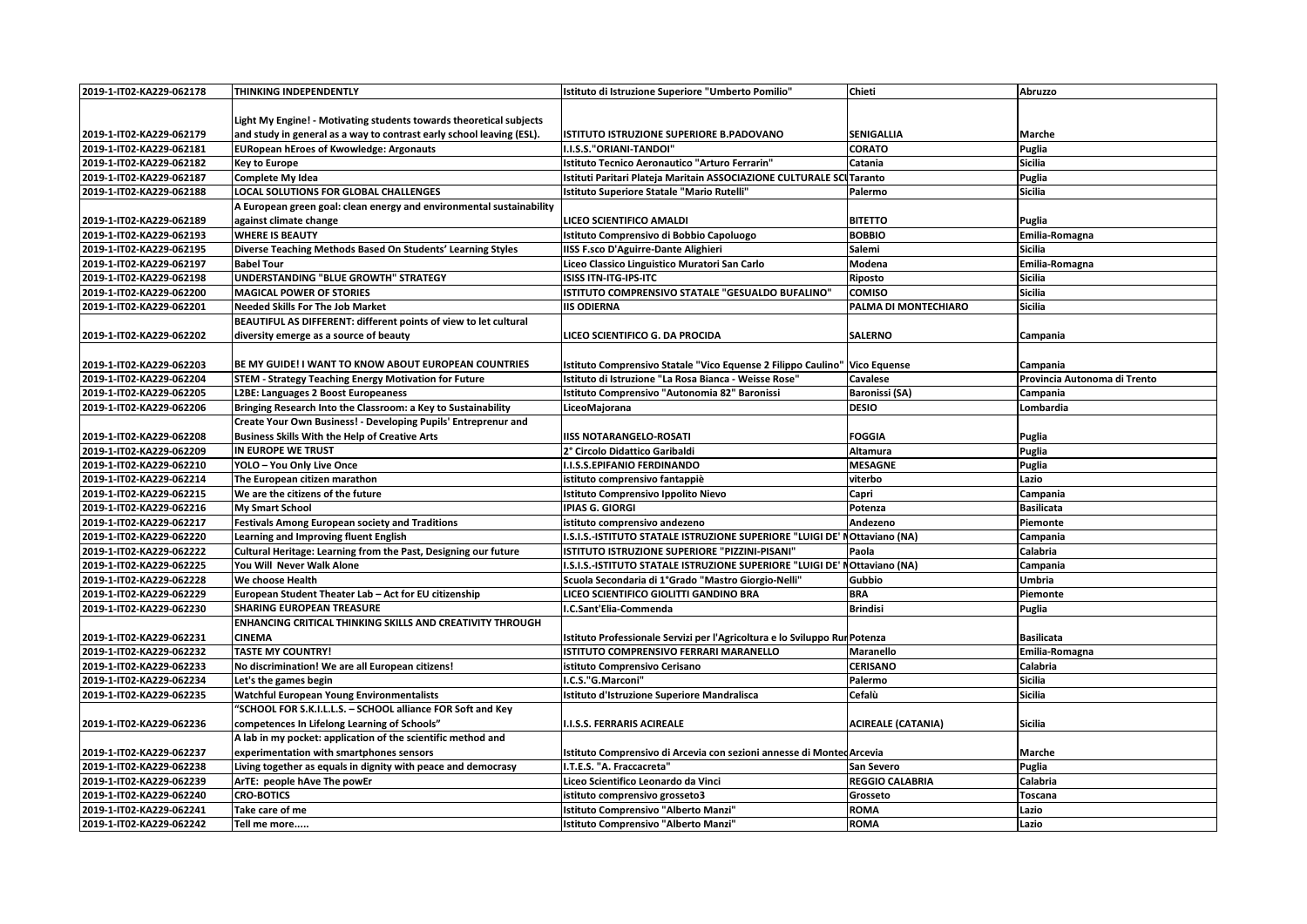| 2019-1-IT02-KA229-062245 | F.I.E.L.D. - Fostering Innovative Entrepreneurial Learning into Didactics   I.P.S.S.E.O.A. Amerigo Vespucci |                                                                               | Roma                      | Lazio                               |
|--------------------------|-------------------------------------------------------------------------------------------------------------|-------------------------------------------------------------------------------|---------------------------|-------------------------------------|
|                          | E.QUA.L.I.TY. - Europe for QUAlitative Learning and the Inclusion of                                        |                                                                               |                           |                                     |
| 2019-1-IT02-KA229-062246 | diversiTY                                                                                                   | <b>ITIS Polo Tecnico Fermi-Gadda</b>                                          | <b>Napoli</b>             | Campania                            |
|                          | "R.EU.S.E. - paRtnership of EUropean School to develope                                                     |                                                                               |                           |                                     |
| 2019-1-IT02-KA229-062248 | Enviromental sustainability skills in students"                                                             | <b>IISS VOLTA DE GEMMIS</b>                                                   | <b>BITONTO</b>            | Puglia                              |
| 2019-1-IT02-KA229-062249 | Digital age and education                                                                                   | IIS Isa Conti Eller Vainicher                                                 | Lipari                    | <b>Sicilia</b>                      |
|                          |                                                                                                             |                                                                               |                           |                                     |
| 2019-1-IT02-KA229-062250 | People Organising Redevelopment Technology and Sustainability                                               | Istituto Istruzione Secondaria Superiore E. Fermi                             | Lecce                     | Puglia                              |
| 2019-1-IT02-KA229-062251 | <b>Abuse of New Electronic Devices</b>                                                                      | II.I.S.S."MARCO POLO"                                                         | Bari                      | Puglia                              |
| 2019-1-IT02-KA229-062256 | <b>COEXISTENCE, RESPECT AND COOPERATION</b>                                                                 | Istituto Comprensivo 1 Vasto                                                  | Vasto                     | Abruzzo                             |
| 2019-1-IT02-KA229-062257 | <b>INCLUSIVE STRATEGIES</b>                                                                                 | Istituto Comprensivo Sant'Elia a Pianisi                                      | Sant'Elia A Pianisi       | <b>Molise</b>                       |
| 2019-1-IT02-KA229-062258 | BE HUMAN, BE ECO: grow in a sustainable environment                                                         | Istituto Omnicomprensivo Statale Marsicovetere                                | <b>Marsicovetere (PZ)</b> | <b>Basilicata</b>                   |
| 2019-1-IT02-KA229-062260 | <b>SmartPhones In Education</b>                                                                             | Istituto Tecnico Tecnologico G. Malafarina                                    | <b>SOVERATO</b>           | Calabria                            |
| 2019-1-IT02-KA229-062267 | ADVANCED ACTIVE CITIZENSHIP FOR A BETTER CAREER CONTEXT                                                     | IPSEOA "Federico di Svevia"                                                   | <b>Termoli</b>            | <b>Molise</b>                       |
| 2019-1-IT02-KA229-062274 | Vivi sostenibile: Il futuro è una scala verde verso il cielo                                                | Istituto Comprensivo Marconi- Michelangelo                                    | Laterza                   | Puglia                              |
| 2019-1-IT02-KA229-062275 | E.C.A.S. - European Cultural Approaches at School                                                           | ISTITUTO DI ISTRUZIONE SECONDARIA SUPERIORE "RICCARDO Andria                  |                           | Puglia                              |
|                          | BIO BREAD: transformation and production of BIOlogical BREAD as a                                           |                                                                               |                           |                                     |
|                          | common European community practice to preserve, share and respect                                           |                                                                               |                           |                                     |
| 2019-1-IT02-KA229-062280 | culture identity, traditions and values                                                                     | Istituto Professionale Servizi per l'Agricoltura e lo Sviluppo Rui Potenza    |                           | <b>Basilicata</b>                   |
| 2019-1-IT02-KA229-062284 | <b>Erasmus+ Climate Action</b>                                                                              | Liceo Scientifico Statale G. Galilei                                          | Mondragone                | Campania                            |
| 2019-1-IT02-KA229-062291 | <b>MOVIES</b>                                                                                               | <b>ITSOS ALBE STEINER</b>                                                     | <b>MILANO</b>             | Lombardia                           |
| 2019-1-IT02-KA229-062293 | Cyberculture                                                                                                | IC Di Giacomo 3 S.Chiara                                                      | <b>Napoli</b>             | Campania                            |
| 2019-1-IT02-KA229-062294 | Partire per ripartire                                                                                       | ISTITUTO COMPRENSIVO ROVERETO SUD                                             | <b>ROVERETO</b>           | Provincia Autonoma di Trento        |
| 2019-1-IT02-KA229-062297 | <b>DEBATING across Europe for Life Skills</b>                                                               | <b>Istituto Comprensivo Caio Giulio Cesare</b>                                | Osimo                     | Marche                              |
| 2019-1-IT02-KA229-062301 | <b>Healthy Styles - Pathways for Life</b>                                                                   | Istituto Comprensivo 'Cardinale Agostino Casaroli'                            | Castel San Giovanni (PC)  | Emilia-Romagna                      |
| 2019-1-IT02-KA229-062306 | <b>Cultures Meet in Europe</b>                                                                              | Circolo Didattico San Giovanni Bosco                                          | <b>Biancavilla</b>        | <b>Sicilia</b>                      |
| 2019-1-IT02-KA229-062307 | <b>DEMOCRACY IN EVERYWHERE</b>                                                                              | ISTITUTO COMPRENSIVO AD INDIRIZZO MUSICALE "Mario Nuo Marsala                 |                           | <b>Sicilia</b>                      |
| 2019-1-IT02-KA229-062308 | CAMMINIAMO NEL PASSATO PER SCOPRIRE LE NOSTRE RADICI                                                        | LICEO CLASSICO FRANCESCO DE SANCTIS                                           | Salerno                   | Campania                            |
|                          | Games Always Make Everyone Smart. The culture of inclusion in                                               |                                                                               |                           |                                     |
| 2019-1-IT02-KA229-062309 | European citizenship: by playing we include                                                                 | IISTITUTO COMPRENSIVO VITRUVIO POLLIONE                                       | <b>FORMIA</b>             | Lazio                               |
| 2019-1-IT02-KA229-062311 | <b>SUI PALCHI DI SCUOLA</b>                                                                                 | <b>LICEO STATALE CAGNAZZI</b>                                                 | <b>ALTAMURA</b>           |                                     |
| 2019-1-IT02-KA229-062317 |                                                                                                             |                                                                               |                           | Puglia                              |
|                          | School in EU Cloud 3.0                                                                                      | Cooperativa Maria Consolatrice - SCUOLA REGINA MUNDI                          | Milano                    | Lombardia                           |
| 2019-1-IT02-KA229-062318 | Let's STEM together!                                                                                        | <b>DD Santorso Fano</b>                                                       | Fano                      | Marche                              |
| 2019-1-IT02-KA229-062322 | SIT for School: Smart Innovation Technology for School                                                      | ISTITUTO TECNICO INDUSTRIALE B. PASCAL                                        | Roma                      | Campania                            |
| 2019-1-IT02-KA229-062323 | SustainDemocraTech21                                                                                        | <b>ISISS Don Milani Tradate</b>                                               | <b>Tradate</b>            | Lombardia                           |
| 2019-1-IT02-KA229-062330 | Dance with me                                                                                               | ISTITUTO D'ISTRUZIONE SUPERIORE "R. PIRIA"                                    | <b>ROSARNO</b>            | Calabria                            |
| 2019-1-IT02-KA229-062331 | Jeunes TouRistes en voyage par l'EUroPe                                                                     | ISTITUTO PROFESSIONALE DI STATO PER I SERVIZI ALBERGHIEI Brindisi             |                           | Puglia                              |
| 2019-1-IT02-KA229-062333 | <b>Universal Values of Human Dignity</b>                                                                    | <b>LICEO STATALE VITO CAPIALBI</b>                                            | <b>VIBO VALENTIA</b>      | Calabria                            |
| 2019-1-IT02-KA229-062334 | <b>FORCED IMMIGRANTS</b>                                                                                    | Istituti Paritari Plateja Maritain ASSOCIAZIONE CULTURALE SCI Taranto         |                           | Puglia                              |
| 2019-1-IT02-KA229-062338 | Step by step towards digital learning                                                                       | Istituto Omnicomprensivo D.Alighieri                                          | Nocera Umbra              | <b>Umbria</b>                       |
|                          |                                                                                                             |                                                                               |                           |                                     |
| 2019-1-IT02-KA229-062341 | Meeting and Talking Roads. At the Roots of the European Peoples                                             | istituto istruzione superiore Aldo Moro                                       | <b>Rivarolo Canavese</b>  | Piemonte                            |
| 2019-1-IT02-KA229-062344 | <b>Professional Development and Soft Skills</b>                                                             | ISTITUTI VINCI - ATENEO GROUP SAS                                             | Gallarate                 | Lombardia                           |
| 2019-1-IT02-KA229-062346 | <b>React against violence</b>                                                                               | <b>Istituto Comprensivo San Donato</b>                                        | <b>Sassari</b>            | Sardegna                            |
| 2019-1-IT02-KA229-062349 | <b>SMART GENERATION OF EUROPE</b>                                                                           | Istituto Tecnico "G. Deledda'                                                 | Lecce                     | Puglia                              |
| 2019-1-IT02-KA229-062352 | <b>Europe at hand</b>                                                                                       | <b>IC Poggio Rusco</b>                                                        | Poggio Rusco              | Lombardia                           |
| 2019-1-IT02-KA229-062361 | Inclusion is not a fairy tale!                                                                              | Istituto Comprensivo "Melanzio-Parini"                                        | Montefalco                | <b>Umbria</b>                       |
| 2019-1-IT02-KA229-062363 | Opening Students' and Teachers' Minds to the Digital World                                                  | Istituto d'istruz.sec di secondo grado "Claudia von Medici"/Ob Malles Venosta |                           | Provincia Autonoma di Bolzano/Bozen |
|                          | Becoming Familiar With The Requirements Of Mobile App                                                       |                                                                               |                           |                                     |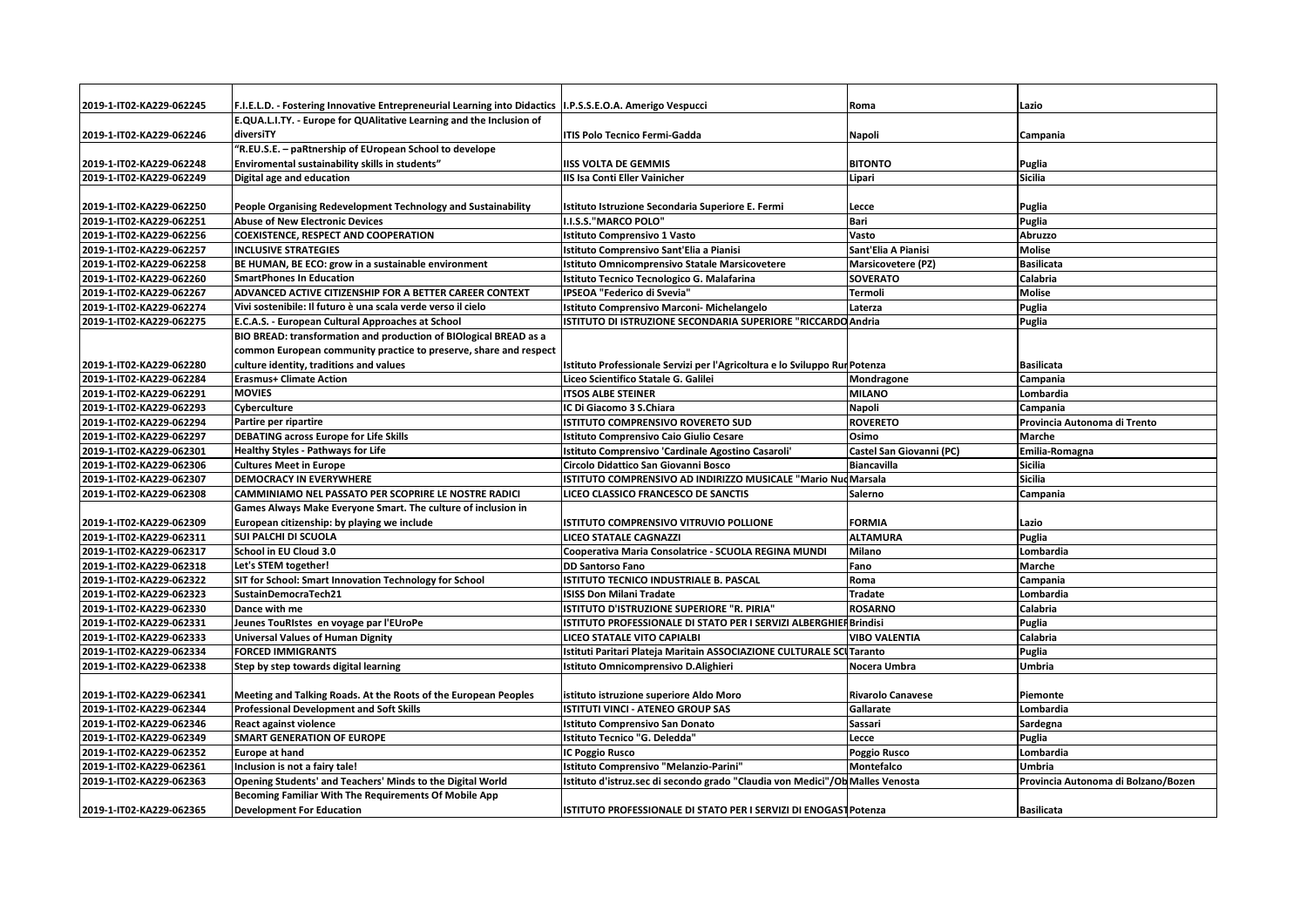|                          | CLIL, ambienti di apprendimento e ICT nella società basata sulla     |                                                                                            |                      |                   |
|--------------------------|----------------------------------------------------------------------|--------------------------------------------------------------------------------------------|----------------------|-------------------|
| 2019-1-IT02-KA229-062367 | conoscenza                                                           | <b>Fondazione Bonifacio VIII</b>                                                           | Anagni               | Lazio             |
| 2019-1-IT02-KA229-062369 | Cool-Tour: Let me introduce to you my country                        | <b>ISIS MACHIAVELLI</b>                                                                    | <b>Firenze</b>       | Toscana           |
| 2019-1-IT02-KA229-062370 | The nature inside and outside                                        | istituto comprensivo Quattro Castella - Vezzano sul crostolo                               | Montecavolo          | Emilia-Romagna    |
|                          | Leonardo oltre Leonardo: pensiero computazionale, coding e robotica  |                                                                                            |                      |                   |
| 2019-1-IT02-KA229-062371 | per raccontare Leonardo nell'era digitale                            | COLLEGIO S. CARLO S.R.L. Impresa Sociale                                                   | Milano               | Lombardia         |
| 2019-1-IT02-KA229-062372 | A Do it vourself school                                              | I Circolo Didattico San Filippo                                                            | Città di Castello    | <b>Umbria</b>     |
|                          | TAKE ACTION - Enable students to TAKE ACTION and become active       |                                                                                            |                      |                   |
|                          | citizens                                                             |                                                                                            |                      |                   |
| 2019-1-IT02-KA229-062375 |                                                                      | I.I.S. "G. FORTUNATO" RIONERO IN VULTURE                                                   | RIONERO IN VULTURE   | <b>Basilicata</b> |
| 2019-1-IT02-KA229-062376 | <b>COMMON ROOTS, NEW ROUTES</b>                                      | LICEO SCIENTIFICO STATALE LEONARDO DA VINCI                                                | <b>MAGLIE</b>        | Puglia            |
| 2019-1-IT02-KA229-062379 | Make Gender Equality a Reality' in Cultural Heritage                 | IC9°CuocoSchipa                                                                            | Napoli               | Campania          |
| 2019-1-IT02-KA229-062383 | <b>LEARNING TOGETHER</b>                                             | Liceo Statale Pascasino                                                                    | <b>MARSALA</b>       | <b>Sicilia</b>    |
| 2019-1-IT02-KA229-062386 | Eco-us support                                                       | I.C.FEDERICO II DI SVEVIA                                                                  | <b>MASCALUCIA</b>    | <b>Sicilia</b>    |
| 2019-1-IT02-KA229-062389 | United in diversity                                                  | <b>I.C.FEDERICO II DI SVEVIA</b>                                                           | <b>MASCALUCIA</b>    | <b>Sicilia</b>    |
| 2019-1-IT02-KA229-062391 | Must have: competences for a new generation.                         | Istituto Comprensivo L.Sinisgalli                                                          | <b>POTENZA</b>       | <b>Basilicata</b> |
| 2019-1-IT02-KA229-062396 | <b>DEMOCRACY EDUCATION</b>                                           | ISTITUTO COMPRENSIVO I. CALVINO                                                            | <b>Alliste</b>       | Puglia            |
| 2019-1-IT02-KA229-062397 | "E QUINDI USCIMMO A RIVEDER LE STELLE"                               | I.C. TORGIANO-BETTONA                                                                      | <b>Torgiano</b>      | Umbria            |
| 2019-1-IT02-KA229-062404 | <b>Preserving Our Natural Heritage</b>                               | IC Vittorio Veneto 2 "A. Zanzotto"                                                         | Vittorio Veneto (TV) | Veneto            |
| 2019-1-IT02-KA229-062405 | <b>WOMEN INDIPENDENCE NETWORK</b>                                    | Istituto Polispecialistico Statale "San Paolo"                                             | Sorrento             | Campania          |
| 2019-1-IT02-KA229-062415 | Digital Citizenship Education: Using Smart Technologies Smartly      | ISTITUTO DI ISTRUZIONE SUPERIORE NEWTON PERTINI                                            | CAMPOSAMPIERO        | Veneto            |
| 2019-1-IT02-KA229-062416 | Jazz without borders                                                 | LICEO ARTISTICO MUSICALE "A. PASSAGLIA"                                                    | LUCCA                | Toscana           |
|                          |                                                                      |                                                                                            |                      |                   |
| 2019-1-IT02-KA229-062417 | Fighting Cyber bullying with some Blue, Used, Old and New Actions    | Istituto Comprensivo G. Nosengo                                                            | Petrosino            | Sicilia           |
| 2019-1-IT02-KA229-062420 | <b>Our Past Our Future</b>                                           | INSTITUTO D'ISTRUZIONE SUPERIORE E.FERMI-G. FILANGIERI                                     | <b>FORMIA</b>        | Lazio             |
| 2019-1-IT02-KA229-062428 | <b>Healty Living</b>                                                 | ISTITUTO COMPRENSIVO E.PERTINI                                                             | <b>TRAPANI</b>       | <b>Sicilia</b>    |
| 2019-1-IT02-KA229-062431 | <b>Picture of Psychology</b>                                         | ISTITUTO COMPRENSIVO GIOVANNI XXIII                                                        | <b>MOGLIANO</b>      | Marche            |
| 2019-1-IT02-KA229-062439 | AcquisizioneValidazioneElaborazione                                  | <b>IIS Olivetti</b>                                                                        | Ivrea                | Piemonte          |
| 2019-1-IT02-KA229-062447 | Entrepreneurship                                                     | Istituto comprensivo G. Boscarino-A. Castiglione                                           | Mazara del Vallo     | <b>Sicilia</b>    |
| 2019-1-IT02-KA229-062457 | No social exclusion exist in our SCHOOLS                             | Istituto Comprensivo Statale Ignazio Buttitta                                              | <b>Bagheria</b>      | <b>Sicilia</b>    |
| 2019-1-IT02-KA229-062462 | <b>Smart Learning in Education</b>                                   | I.I.S.S. "Ettore Majorana" - Termoli                                                       | <b>Termoli</b>       | <b>Molise</b>     |
| 2019-1-IT02-KA229-062485 | <b>Planning A Green Environment</b>                                  | <b>IIS BARSANTI MASSA</b>                                                                  | Massa                | Toscana           |
| 2019-1-IT02-KA229-062495 | Mutual Learning from the Academy model in UK and Italy               | CASA PRIMARIA IN TREVISO DELL'ISTITUTO DELLE FIGLIE DELLA TREVISO                          |                      | Veneto            |
| 2019-1-IT02-KA229-062498 | <b>SOCIAL OBLIGATION</b>                                             | IIS L.ACCIAIUOLI - L. EINAUDI di ORTONA                                                    | <b>ORTONA</b>        | Abruzzo           |
| 2019-1-IT02-KA229-062517 | <b>WATER- Protect The Natural Heritage</b>                           | Istituto d'Istruzione Secondaria Superiore "G. Torno"                                      | <b>Castano Primo</b> | Lombardia         |
| 2019-1-IT02-KA229-062575 | Chi sei? Scambio di cultura, scambio di sapori                       | Istituto Comprensivo di via Montebello                                                     | Parma                | Emilia-Romagna    |
| 2019-1-IT02-KA229-062590 | Da la Muta a la Gioconda: parla l'Arte                               | LICEO CLASSICO GIACOMO LEOPARDI                                                            | <b>MACERATA</b>      | Marche            |
| 2019-1-IT02-KA229-062593 | Stories as a Part of English Teaching and Learning                   | <b>IPSSAR Enrico Mattei</b>                                                                | <b>Vieste</b>        | Puglia            |
|                          | IN.S.I.E.ME. : INclusion, Synergy, Innovation, Exchange of           |                                                                                            |                      |                   |
| 2019-1-IT02-KA229-062611 | <b>Methodologies</b>                                                 | ISTITUTO COMPRENSIVO STATALE DE AMICIS.BACCELLI" SARN SARNO                                |                      | Campania          |
|                          |                                                                      |                                                                                            |                      |                   |
| 2019-1-IT02-KA229-062612 | Awareness& improvement of Social Media (SM)safe and rational use     | <b>ISTITUTO COMPRENSIVO I. CALVINO</b>                                                     | <b>Alliste</b>       | Puglia            |
| 2019-1-IT02-KA229-062619 | THE CULTURAL HERITAGE OF OUR LAND: FROM ART TO FORK                  | Istituto Professionale Statale Mauro Perrone                                               | Castellaneta         | Puglia            |
| 2019-1-IT02-KA229-062621 | <b>BE YOUropean!</b>                                                 | ISTITUTO STATALE DI ISTRUZIONE SECONDARIA SUPERIORE LE MOTTOLA                             |                      | Puglia            |
|                          | Apprendimento personalizzato e comunicazione empatica nella classe   |                                                                                            |                      |                   |
| 2019-1-IT02-KA229-062630 | capovolta                                                            | <b>Istituto Paritario Maria Consolatrice</b>                                               | Roma                 | Lazio             |
| 2019-1-IT02-KA229-062642 | How to became a green entrepreneur.                                  | Istituto Tecnico Tecnologico Liceo Scientifico opzione Scienze A Barcellona Pozzo di Gotto |                      | <b>Sicilia</b>    |
| 2019-1-IT02-KA229-062644 | Connect-enjoy mountains & learning outdoors                          | <b>IIS Isa Conti Eller Vainicher</b>                                                       | Lipari               | <b>Sicilia</b>    |
| 2019-1-IT02-KA229-062742 | A BETTER EDUCATION FOR A MORE PEACEFUL EUROPE                        | IPS "P.pi Grimaldi"                                                                        | <b>MODICA</b>        | <b>Sicilia</b>    |
| 2019-1-IT02-KA229-062743 | <b>MovieEating</b>                                                   | Istituto Professionale Servizi per l'enogastronomia e l'ospitaliti Erice (TP)              |                      | <b>Sicilia</b>    |
|                          | Better European Educational System (for a better European Culture of |                                                                                            |                      |                   |
| 2019-1-IT02-KA229-062745 | Inclusion)                                                           | LICEO SCIENTIFICO STATALE N.COPERNICO                                                      | <b>Brescia</b>       | Lombardia         |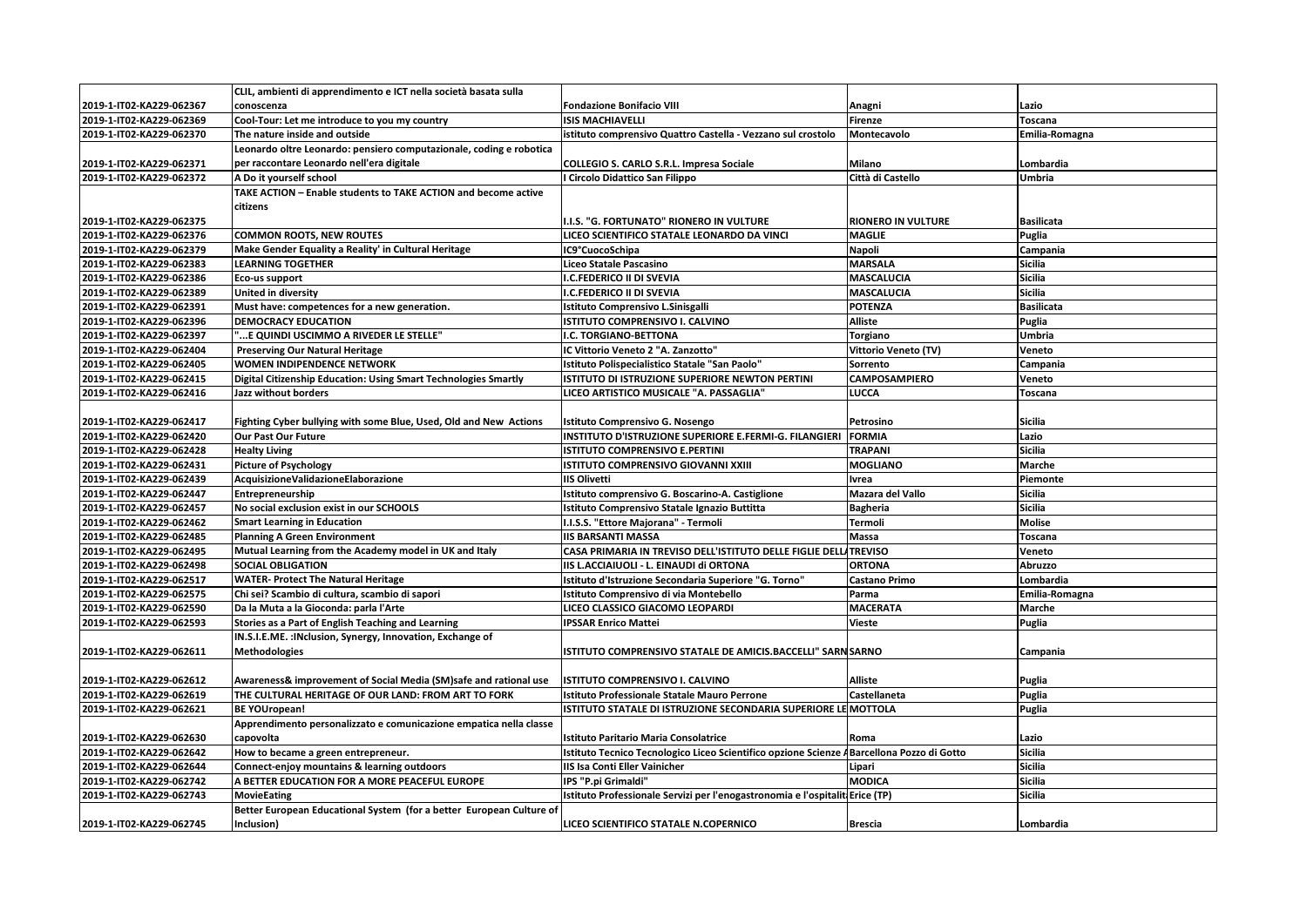| 2019-1-IT02-KA229-062748 | Let's be Eco-sustainAble, towards 2030                                     | Istituto Comprensivo Velletri Centro                                | Velletri                  | Lazio             |
|--------------------------|----------------------------------------------------------------------------|---------------------------------------------------------------------|---------------------------|-------------------|
| 2019-1-IT02-KA229-062768 | <b>Natural Based Solutions</b>                                             | Istituto Comprensivo Viale Ernesto Monaci                           | Soriano nel Cimino (VT)   | Lazio             |
| 2019-1-IT02-KA229-062779 | <b>Reveal Other Available Directions</b>                                   | I.C. ALIGHIERI FORMIA-VENTOTENE                                     | <b>FORMIA</b>             | Lazio             |
| 2019-1-IT02-KA229-062781 | BUILDING ACTIVE AND CRITICAL THINKING STUDENTS                             | Istituto Comprensivo M.Buonarroti                                   | <b>Ripa Teatina</b>       | Abruzzo           |
| 2019-1-IT02-KA229-062782 | Soft Skills for a better life                                              | Direzione Didattica Statale 3° Circolo Luigi Pirandello             | <b>Bagheria</b>           | <b>Sicilia</b>    |
| 2019-1-IT02-KA229-062793 | Live Discovering Diversity & Love Inclusion in EU                          | ISTITUTO PROFESSIONALE INDUSTRIA E ARTIGIANATO EMILIA Foligno       |                           | Umbria            |
|                          | To the Infinity and Beyond : scaffolding key strategies in Media           |                                                                     |                           |                   |
| 2019-1-IT02-KA229-062809 | <b>Communication and Digital Education</b>                                 | Liceo Giordano Bruno                                                | Torino                    | Piemonte          |
| 2019-1-IT02-KA229-062822 | <b>Common Roots In Our Diversity</b>                                       | I.C. "BAGHERIA IV-ASPRA"                                            | <b>BAGHERIA</b>           | <b>Sicilia</b>    |
| 2019-1-IT02-KA229-062841 | ACTIVE AND RESPONSIBLE CITIZENSHIP FOR EUROPEAN                            | IC Madonna di Campagna-San Michele                                  | Verona                    | Veneto            |
| 2019-1-IT02-KA229-062873 | iLEARN                                                                     | <b>Fondazione Sant'Agostino</b>                                     | Varese                    | Lombardia         |
| 2019-1-IT02-KA229-062941 | Tourism, Enogastronomy and Culture                                         | I.T.E.T. Leonardo da Vinci - Milazzo                                | <b>Milazzo</b>            | <b>Sicilia</b>    |
| 2019-1-IT02-KA229-062998 | "A long walk to freedom and dignity"                                       | Convitto Nazionale "D. Cotugno"                                     | L'Aquila                  | Abruzzo           |
| 2019-1-IT02-KA229-063005 | <b>VARIED CULTURES, COMMON ROOT</b>                                        | I.I.S.S. "Mazzei - Sabin"                                           | Giarre                    | <b>Sicilia</b>    |
|                          | Talking about us and our European Communities by talking about our         |                                                                     |                           |                   |
| 2019-1-IT02-KA229-063032 | life landscapes                                                            | ISTITUTO COMPRENSIVO VILLAFRATI-MEZZOJUSO                           | <b>VILLAFRATI</b>         | <b>Sicilia</b>    |
| 2019-1-IT02-KA229-063047 | <b>PLURIS ACTORS</b>                                                       | Kindergarten s.r.l.                                                 | <b>Firenze</b>            | Toscana           |
| 2019-1-IT02-KA229-063051 | <b>English and Inclusion</b>                                               | <b>IISS Charles Darwin</b>                                          | Roma                      | Lazio             |
| 2019-1-IT02-KA229-063069 | Create your own story                                                      | <b>IC BARAGIANO</b>                                                 | <b>Baragiano PZ</b>       | <b>Basilicata</b> |
| 2019-1-IT02-KA229-063076 | <b>Arm for Europe</b>                                                      | Istituto Tecnico Tecnologico "Guglielmo Marconi" Forlì              | Forlì                     | Emilia-Romagna    |
| 2019-1-IT02-KA229-063079 | <b>NEL CUORE DEL SOVRANO</b>                                               | Scuola Statale Primaria San Giovanni Bosco                          | Foggia                    | Puglia            |
| 2019-1-IT02-KA229-063083 | <b>Running Nature into School</b>                                          | ISTITUTO COMPRENSIVO STATALE DI PAESE                               | PAESE (TV)                | Veneto            |
| 2019-1-IT02-KA229-063085 | Sm@rtStuff                                                                 | Istituto Magistrale Statale Giulia Molino Colombini                 | Piacenza                  | Emilia-Romagna    |
| 2019-1-IT02-KA229-063087 | Adottiamo la nostra terra                                                  | QUARTO CIRCOLO "R. RODARI"                                          | <b>Vittoria</b>           | Sicilia           |
| 2019-1-IT02-KA229-063104 | Learn our common heritage through film                                     | <b>IPIAS G. GIORGI</b>                                              | Potenza                   | <b>Basilicata</b> |
| 2019-1-IT02-KA229-063111 | Acqua: sentiero della vita                                                 | IIS "V. EMANUELE II"                                                | <b>CATANZARO</b>          | Calabria          |
| 2019-1-IT02-KA229-063120 | <b>Sustainable generation</b>                                              | I.T.E.T. Leonardo da Vinci - Milazzo                                | Milazzo                   | <b>Sicilia</b>    |
| 2019-1-IT02-KA229-063128 | The Garden of the Righteous                                                | ISTITUTO COMPRENSIVO N.2 IRENE UGOLINI ZOLI DI FORLI'               | Forlì                     | Emilia-Romagna    |
| 2019-1-IT02-KA229-063145 | USING TECHNOLOGICAL DEVICES FOR STUDY                                      | Istituto di Istruzione Superiore Statale "Pantini-Pudente"          | Vasto                     | Abruzzo           |
| 2019-1-IT02-KA229-063147 | My homeland: Europe                                                        | ISTITUTO COMPRENSIVO TISIA D'IMERA                                  | <b>TERMINI IMERESE</b>    | <b>Sicilia</b>    |
| 2019-1-IT02-KA229-063148 | <b>ICT OLYMPIC GAMES</b>                                                   | I.I.S.S. Archimede                                                  | <b>TARANTO</b>            | Puglia            |
| 2019-1-IT02-KA229-063151 | <b>MIGRATION CHALLENGE EUROPE</b>                                          | ISTITUTO D'ISTRUZIONE SUPERIORE "R. PIRIA"                          | <b>ROSARNO</b>            | Calabria          |
| 2019-1-IT02-KA229-063161 | Spirito olimpico e Inclusione: Pallamano e atletica leggera                | IC 1 MODENA                                                         | Modena                    | Emilia-Romagna    |
|                          | ECO-LOGIC Environmental Consciousness as Opportunity: from                 |                                                                     |                           |                   |
| 2019-1-IT02-KA229-063187 | Leonardo to Oncoming, Globally Involved Citizens                           | Istituto Comprensivo di Calvisano                                   | Calvisano                 | Lombardia         |
| 2019-1-IT02-KA229-063192 | Spring and Respect will come back.                                         | <b>Istituto Comprensivo F.D'Amico</b>                               | Rosolini                  | <b>Sicilia</b>    |
|                          | Cooperazione Internazionale per l'empowerment e la Validazione delle       |                                                                     |                           |                   |
| 2019-1-IT02-KA229-063195 | Competenze tra Scuole nautiche II                                          | ISTITUTO D'ISTRUZIONE SECONDARIA SUPERIORE STATALE "LUCIVITAVECCHIA |                           | Lazio             |
| 2019-1-IT02-KA229-063203 | We are what we eat                                                         | Istituto Comprensivo Bosco Chiesanuova                              | Bosco Chiesanuova, Verona | Veneto            |
| 2019-1-IT02-KA229-063204 | APPRENDRE LES LANGUES EN CREANT UNE PAGE WEB                               | <b>IPSCEOA GALLO</b>                                                | Agrigento                 | <b>Sicilia</b>    |
| 2019-1-IT02-KA229-063209 | Ripensare la scuola: tempi, spazi, metodologia                             | ISTITUTO COMPRENSIVO N. 4 DI IMOLA                                  | <b>IMOLA</b>              | Emilia-Romagna    |
|                          | Complexus: how the school can have a key role in the current complex       |                                                                     |                           |                   |
| 2019-1-IT02-KA229-063210 | reality                                                                    | ISTITUTO COMPRENSIVO RITA LEVI MONTALCINI DI ISEO                   | <b>ISEO</b>               | Lombardia         |
| 2019-1-IT02-KA229-063217 | <b>BUILDING REAL AND VIRTUAL BRIDGES</b>                                   | Istituto Istruzione Superiore Statale Italo Calvino Rozzano         | Rozzano                   | Lombardia         |
|                          | New Strategies For Dealing With Social Exclusion And Lack Of Basic         |                                                                     |                           |                   |
| 2019-1-IT02-KA229-063220 | <b>Skills</b>                                                              | Istituto Comprensivo Parco della Vittoria                           | Roma                      | Lazio             |
| 2019-1-IT02-KA229-063225 | <b>Fun At School</b>                                                       | <b>Istituto Statale E.Montale</b>                                   | Pontedera                 | <b>Toscana</b>    |
| 2019-1-IT02-KA229-063226 | La huerta de los deseos sostenibles                                        | ISTITUTO COMPRENSIVO "VITALIANO BRANCATI"                           | <b>CATANIA</b>            | <b>Sicilia</b>    |
| 2019-1-IT02-KA229-063230 | <b>European Virtual Business</b>                                           | Istituto Omnicomprensivo "G. Spataro"                               | Gissi                     | Abruzzo           |
|                          | Didattica cinematografica per lo sviluppo delle abilità degli insegnanti e |                                                                     |                           |                   |
| 2019-1-IT02-KA229-063232 | degli studenti                                                             | ISTITUTO OMNICOMPRENSIVO MAMELI-MAGNINI - LICEO ARTDeruta (PG)      |                           | Umbria            |
| 2019-1-IT02-KA229-063233 | Wonders of Webless Wold - Shiny Object Syndrome                            | Thomas More Scuola Paritaria Scarl                                  | Palermo                   | <b>Sicilia</b>    |
|                          |                                                                            |                                                                     |                           |                   |